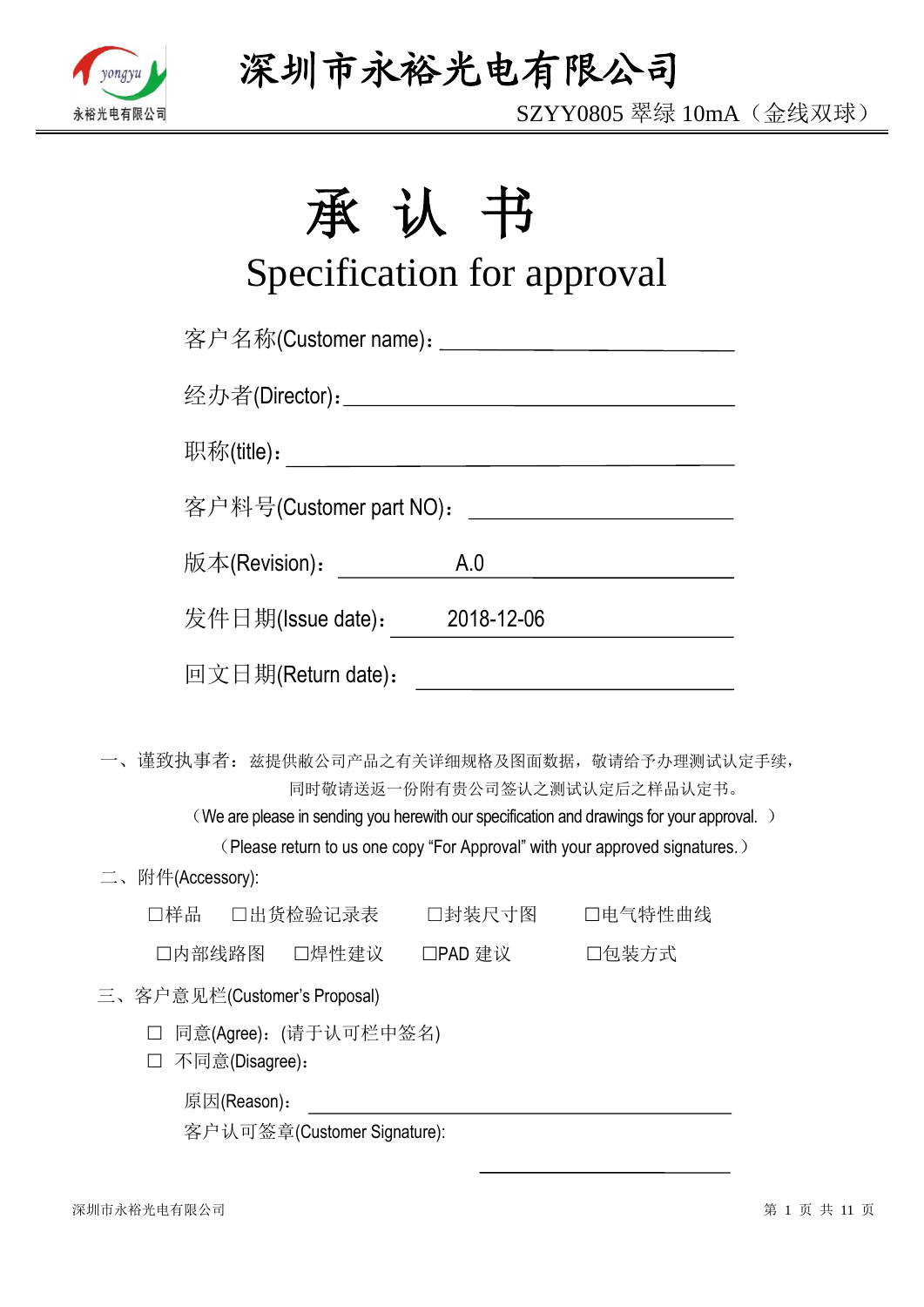

# SZYY0805 翠绿 10mA(金线双球)

# **1.** 产品描述**/ Features**

- 外观尺寸/ Package ( L/W/H ) : 2.0\*1.25\*0.85 mm
- 颜色/ Color: 翠绿 / Green light
- 胶体/ Lens: 透明平面胶体/ Transparent planar colloid
- EIA规范标准包装/ EIA STD Package
- **●** 环保产品,符合ROHS要求/Meet ROHS, Green Product
- 适用于自动贴片机/ Compatible With SMT Automatic Equipment
- 适用于红外线回流焊制程/ Compatible With Infrared Reflow Solder Process

## **2 .** 外形尺寸及建议焊盘尺寸**/ Package Profile & Soldering PAD Suggested**



注/ Notes: 1. 单位 : 毫米(mm)/ All dimensions are in millimeters 2. 公差: 如无特别标注则为±0.1 mm Tolerance is ±0.10 mm unless otherwise noted

## **3.** 建议焊接温度曲线 **/ Soldering Profile Suggested**

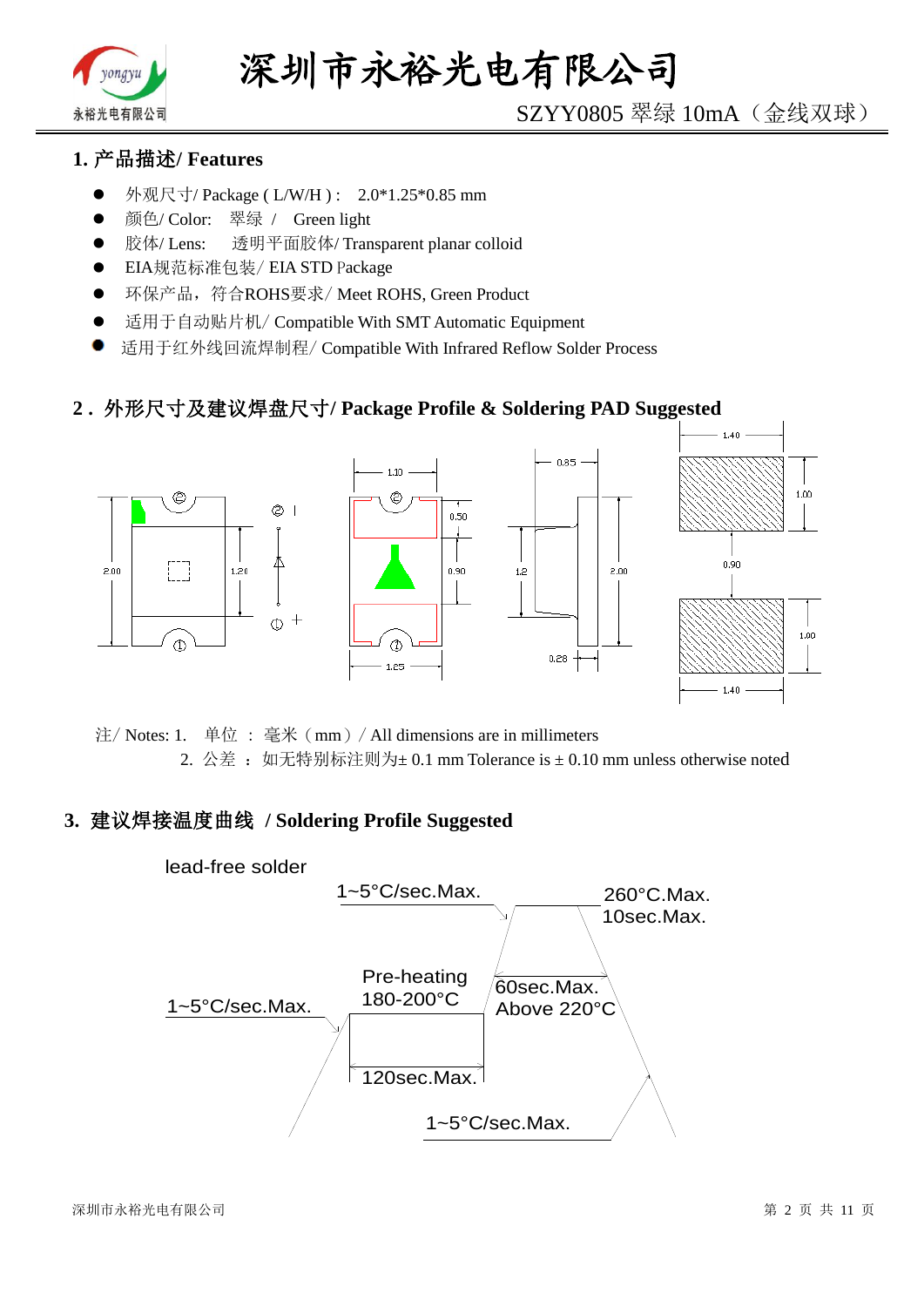

SZYY0805 翠绿 10mA(金线双球)

# **4.** 最大绝对额定值/ **Absolute Maximum Ratings** (**Ta=25**℃)

| 数/ Parameter<br>参                                  | 符号Symbol    | 最大额定值/Rating                                                             | 单 位/ Unit |
|----------------------------------------------------|-------------|--------------------------------------------------------------------------|-----------|
| 消耗功率/ Power Dissipation                            | Pd          | 100                                                                      | mW        |
| 最大脉冲电流/ Peak Forward Current<br>(1/10占空比, 0.1ms脉宽) | <b>IFP</b>  | 60                                                                       | mA        |
| 正向直流工作电流/DC Forward Current                        | IF          | 30                                                                       | mA        |
| 反向电压/Backward Voltage                              | <b>VR</b>   | 5                                                                        | V         |
| 工作温度范围<br><b>Operating Temperature Range</b>       | Topr        | $-40\degree C$ ~ +85 $\degree C$                                         |           |
| 存储温度范围<br><b>Storage Temperature Range</b>         | <b>Tstg</b> | $-40\degree C$ $\sim +85\degree C$                                       |           |
| 焊接条件<br>Soldering Condition                        | <b>Tsol</b> | 回流焊/ Reflow soldering : 260 °C , 10s<br>手动焊/ Hand soldering : 300 °C, 3s |           |
| 抗静电能力<br><b>Electrostatic Discharge</b>            | <b>ESD</b>  | V                                                                        |           |

# 5.光电参数/ **Electrical Optical Characteristics** (**Ta=25**℃)

| 参数<br><b>Parameter</b>          | 符号<br><b>Symbol</b> | 最小值<br>Min. | 代表值<br>Typ. | 最大值<br>Max. | 单位<br>Unit | 测试条件<br><b>Test Condition</b> |
|---------------------------------|---------------------|-------------|-------------|-------------|------------|-------------------------------|
| 光强<br>Light Intensity           | IV                  | 175         |             | 430         | mcd        | $IF = 5mA$                    |
| 半光强视角<br>Viewing Angle          | $2\theta$ 1/2       |             | 120         |             | deg        | $IF = 5mA$                    |
| 主波长<br>Dominant Wavelength      | $\lambda$ d         | 513         |             | 528         | nm         | $IF = 5mA$                    |
| 峰值波长<br>Peak Wavelength         | $\lambda p$         | 516         |             | 525         | nm         | $IF = 5mA$                    |
| 正向电压<br><b>Forward Voltage</b>  | <b>VF</b>           | 2.6         |             | 3.1         | V          | $IF = 5mA$                    |
| 反向电压<br><b>Backward Voltage</b> | IR                  | ---         |             | 5           | $\mu A$    | $VR = 5V$                     |
| 半波宽<br>Spectral Line Half-Width | $\Delta \lambda$    |             | 15          |             | nm         | $IF = 5mA$                    |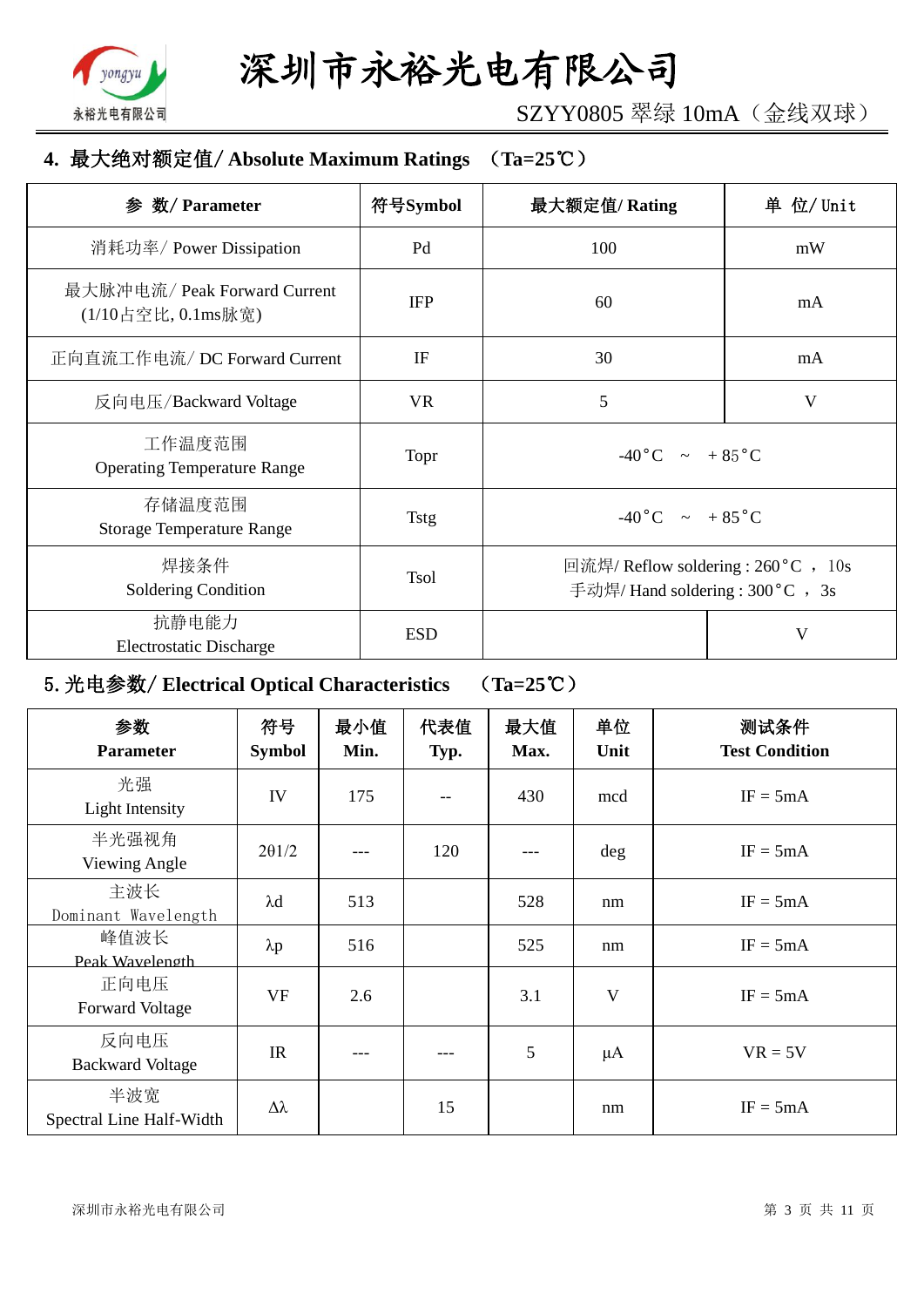

# **6.** 光电参数分 **BIN** 规格**/Photoelectric parameters are divided into BIN sprcifications**

#### 6.1.亮度分 **BIN** 规格**/Bin Range of Luminous Intensity**

| <b>Bin</b>      | Min | <b>Max</b> | Unit | <b>Condition</b> |
|-----------------|-----|------------|------|------------------|
| P <sub>23</sub> | 175 | 210        |      |                  |
| P <sub>24</sub> | 210 | 250        |      |                  |
| P <sub>25</sub> | 250 | 300        | mcd  | $IF = 5mA$       |
| P <sub>26</sub> | 300 | 360        |      |                  |
| P27             | 360 | 430        |      |                  |

Notes: Tolerance of Luminous Intensity:  $\pm 10\%$ 

#### 6.2.电压分 **BIN** 规格**/ Bin Range of Forward Voltgae**

| <b>Bin</b> | Min | <b>Max</b> | Unit | <b>Condition</b> |
|------------|-----|------------|------|------------------|
| <b>VM</b>  | 2.6 | 2.7        |      |                  |
| VN         | 2.7 | 2.8        |      |                  |
| VO         | 2.8 | 2.9        |      | $IF = 5mA$       |
| <b>VP</b>  | 2.9 | 3.0        |      |                  |
| VO         | 3.0 | 3.1        |      |                  |
|            |     |            |      |                  |

Notes: Tolerance of Forward Voltage: ±0.05V

#### 6.3.波长分 **BIN** 规格**/ Bin Range of Wavelength**

| <b>Bin</b>     | Min | <b>Max</b> | Unit | <b>Condition</b> |
|----------------|-----|------------|------|------------------|
| G2             | 513 | 516        |      |                  |
| G <sub>3</sub> | 516 | 519        |      |                  |
| G4             | 519 | 522        | nm   | $IF = 5mA$       |
| G <sub>5</sub> | 522 | 525        |      |                  |
| G6             | 525 | 528        |      |                  |

Notes: Tolerance of Wavelength: ±1nm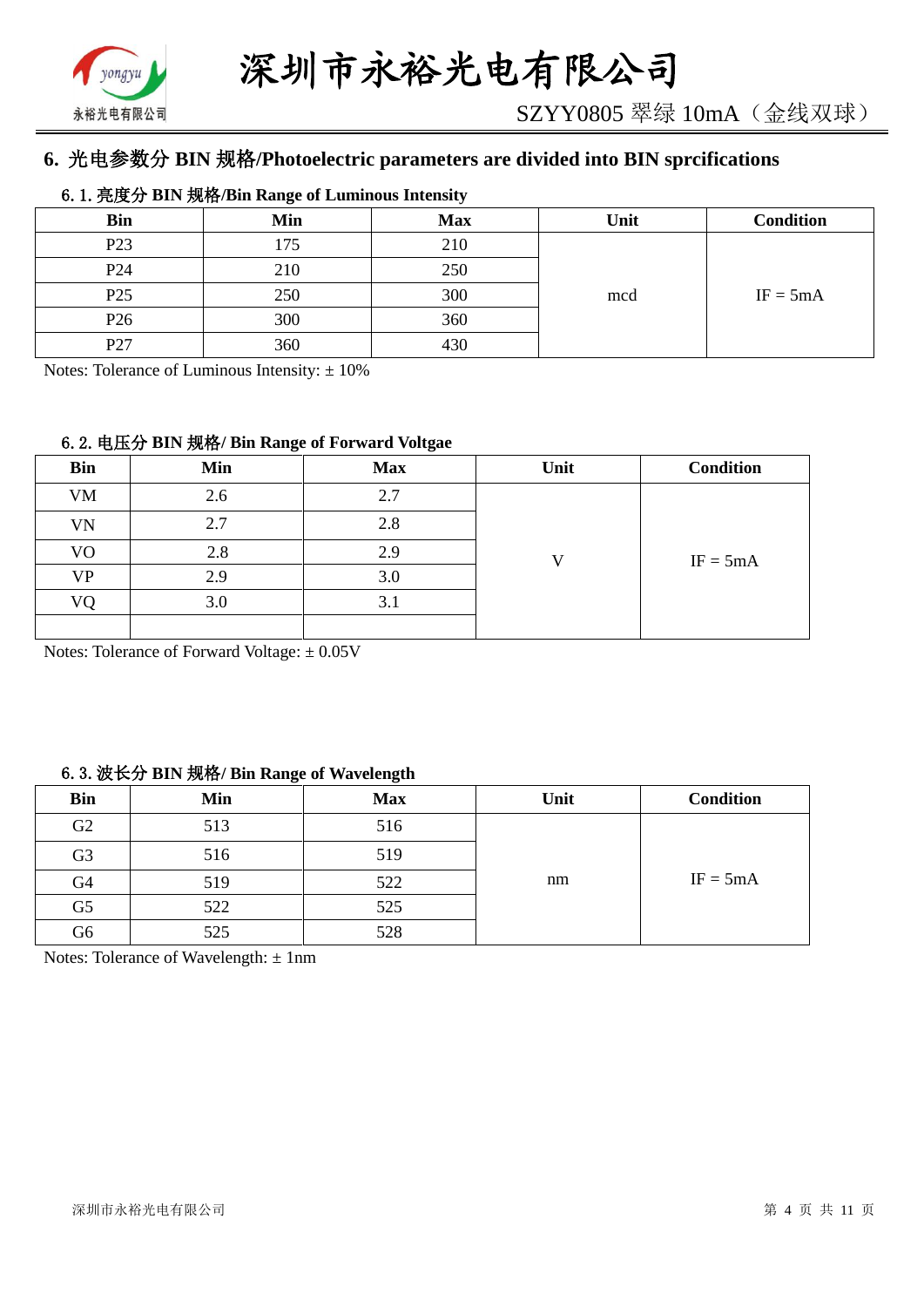

SZYY0805 翠绿 10mA(金线双球)

# 7.光电参数代表值特征曲线/ **Typical Electrical-Optical Characteristics Curves**





相对光强与环境温度特性曲线 Relative Intensity VS. Ambient Temperature (Ta=25°C)





相对光强与电流特性曲线 Relative Intensity VS. Forward Current (Ta=25°C)



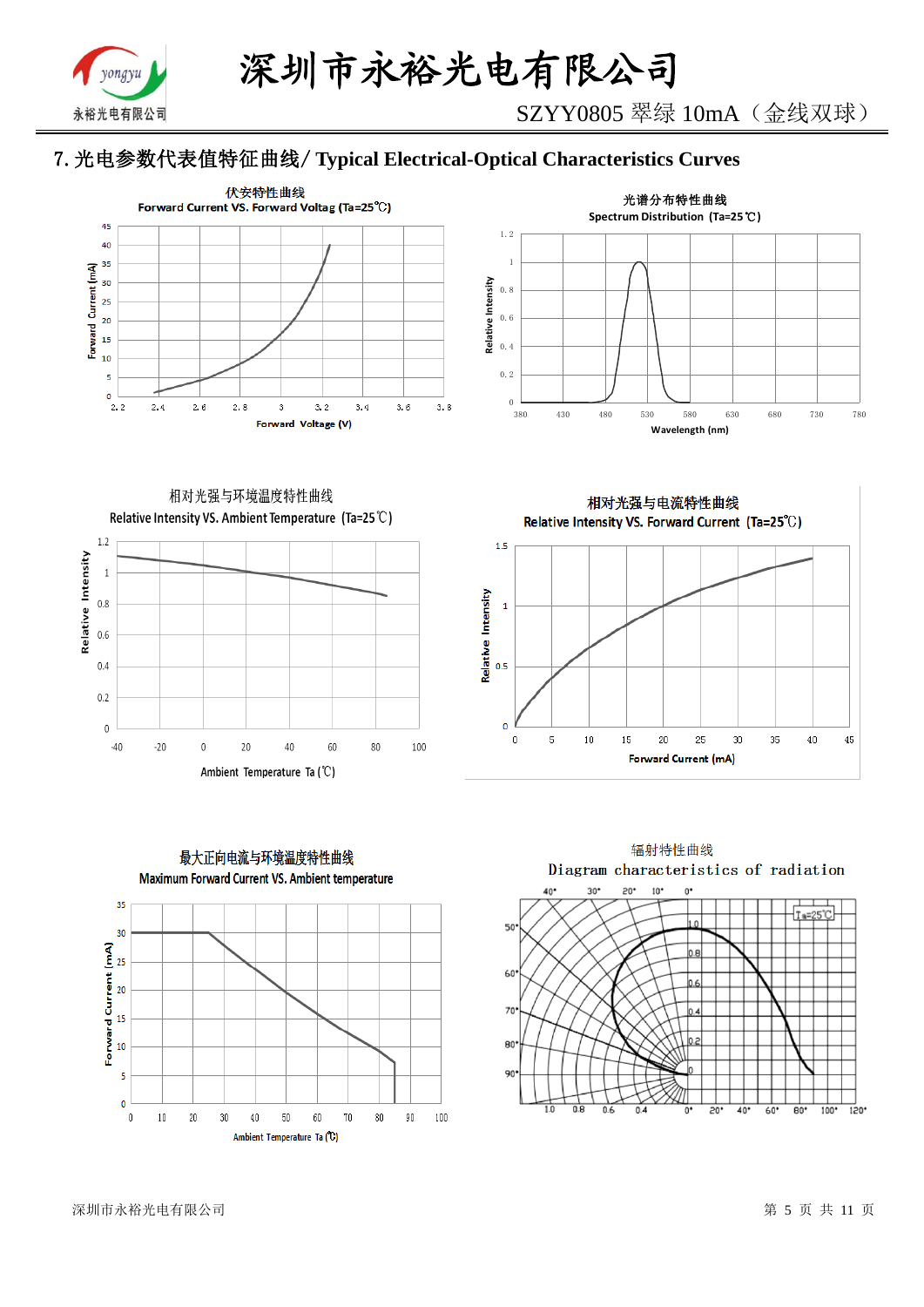

SZYY0805 翠绿 10mA(金线双球)

# 8.包装载带与圆盘尺寸/ **Reel And Tape Dimensions**

包装数量:**3000 pcs/**卷 **Packing quantity: 3000 PCS/rolls**



注/ Notes: 1. 尺寸单位为毫米(mm)/ All dimensions are in millimeters. 2. 尺寸公差是±0.1mm/ Tolerance is ± 0.1 mm unless otherwise noted.

# **9.**标签及标识**/ Label Explanation**:





The label Anti-static, moisture-proof aluminum foil bag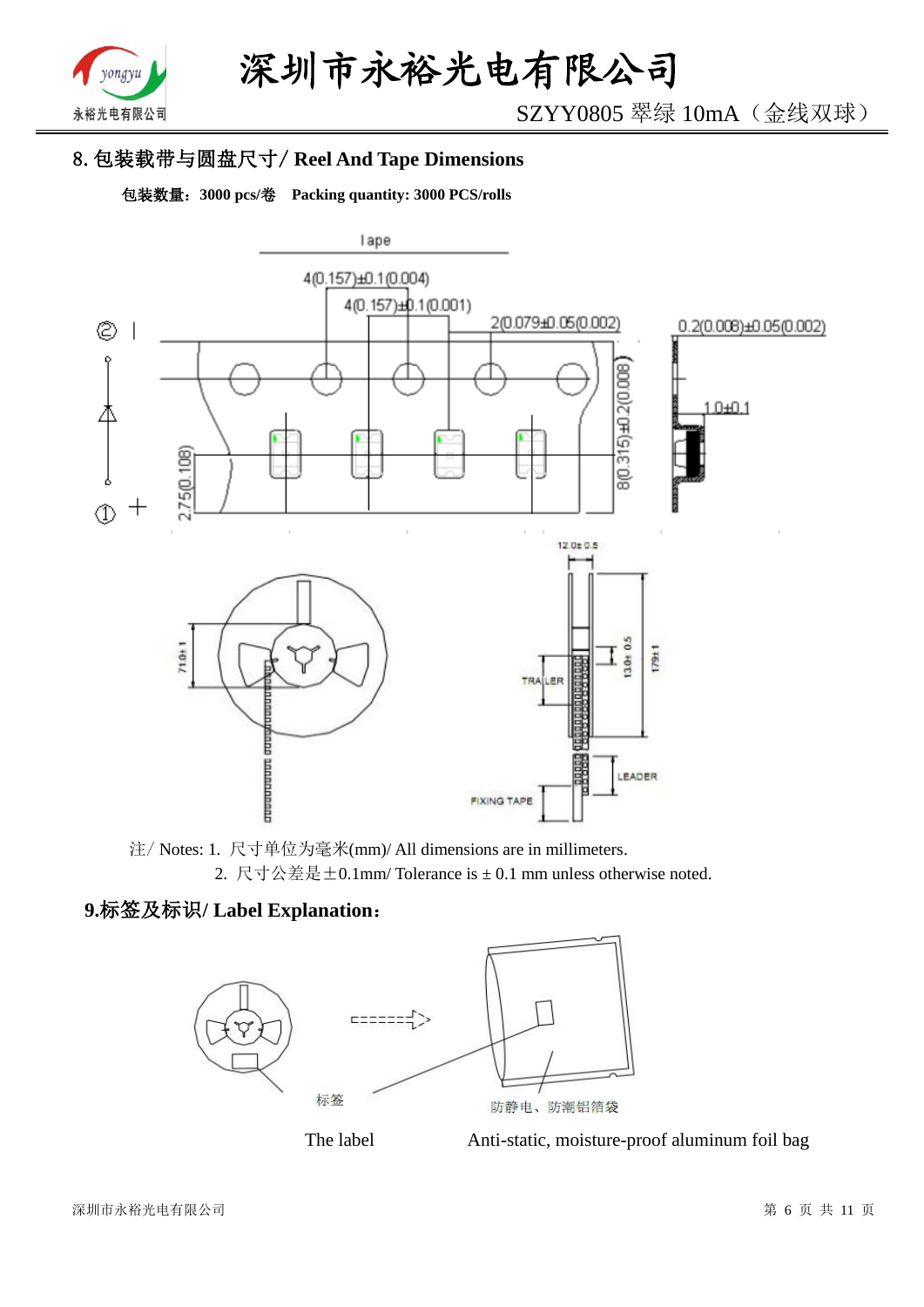

SZYY0805 翠绿 10mA(金线双球)

# 10.信赖性测试项目及条件/Reliability Test Items And Conditions

| 测试项目<br><b>Test Item</b>                    | Ref. Standard<br>参考标准 | Test Condition<br>测试条件                     | Time<br>时间    | Quantity<br>数量 | Accepted/Rejected<br>接收/拒收 |
|---------------------------------------------|-----------------------|--------------------------------------------|---------------|----------------|----------------------------|
| Reflow<br>回流焊                               | JESD22-B106           | $Temp:255^{\circ}C$ max<br>$T=10$ sec      | 2times        | 22             | 0/1                        |
| Thermal Shock<br>冷热冲击                       | JESD22-A106           | $-40^{\circ}$ C 15min<br>↑↓<br>100°C 15min | 300<br>cycles | 22             | 0/1                        |
| High Temperature Storage<br>高温保存            | JESD22-A103           | $Temp:100^{\circ}C$                        | $1000$ Hrs.   | 22             | 0/1                        |
| Low Temperature Storage<br>低温保存             | JESD22-A119           | Temp: $-40^{\circ}$ C                      | 1000Hrs.      | 22             | 0/1                        |
| Life Test<br>常温通电                           | JESD22-A108           | $Ta=25^{\circ}C$<br>$IF = 5mA$             | 1000Hrs.      | 22             | 0/1                        |
| High Temperature /<br>High Humidity<br>高温高湿 | Qiangsq831            | 85℃/85%RH                                  | 1000Hrs.      | 22             | 0/1                        |

失效判定标准 Criteria For Judging Damage

| <b>Test Items</b><br>项目        | <b>Symbol</b><br>符号 | <b>Test Condition</b><br>测试条件 | <b>Judging For Damage</b><br>判定标准 |                   |  |
|--------------------------------|---------------------|-------------------------------|-----------------------------------|-------------------|--|
|                                |                     |                               | Min. 最小                           | Max. 最大           |  |
| <b>Forward Voltage</b><br>正向电压 | VF                  | $IF = 5mA$                    |                                   | $U.S.L*$ ) $x1.1$ |  |
| <b>Reverse Current</b><br>漏电流  | <b>IR</b>           | $VR = 5V$                     |                                   | $U.S.L*$ )x2.0    |  |
| 光强<br>Luminous Intensity       | Mcd                 | $IF = 5mA$                    | $L.S.L*$ ) $x0.7$                 |                   |  |

U.S.L: Upper standard level 规格上限 L.S.L: Lower standard level 规格下限

> 备注 / Note 信赖性测试基于永裕现有的测试平台 The Reliability tests are based on YONGYU existing test platform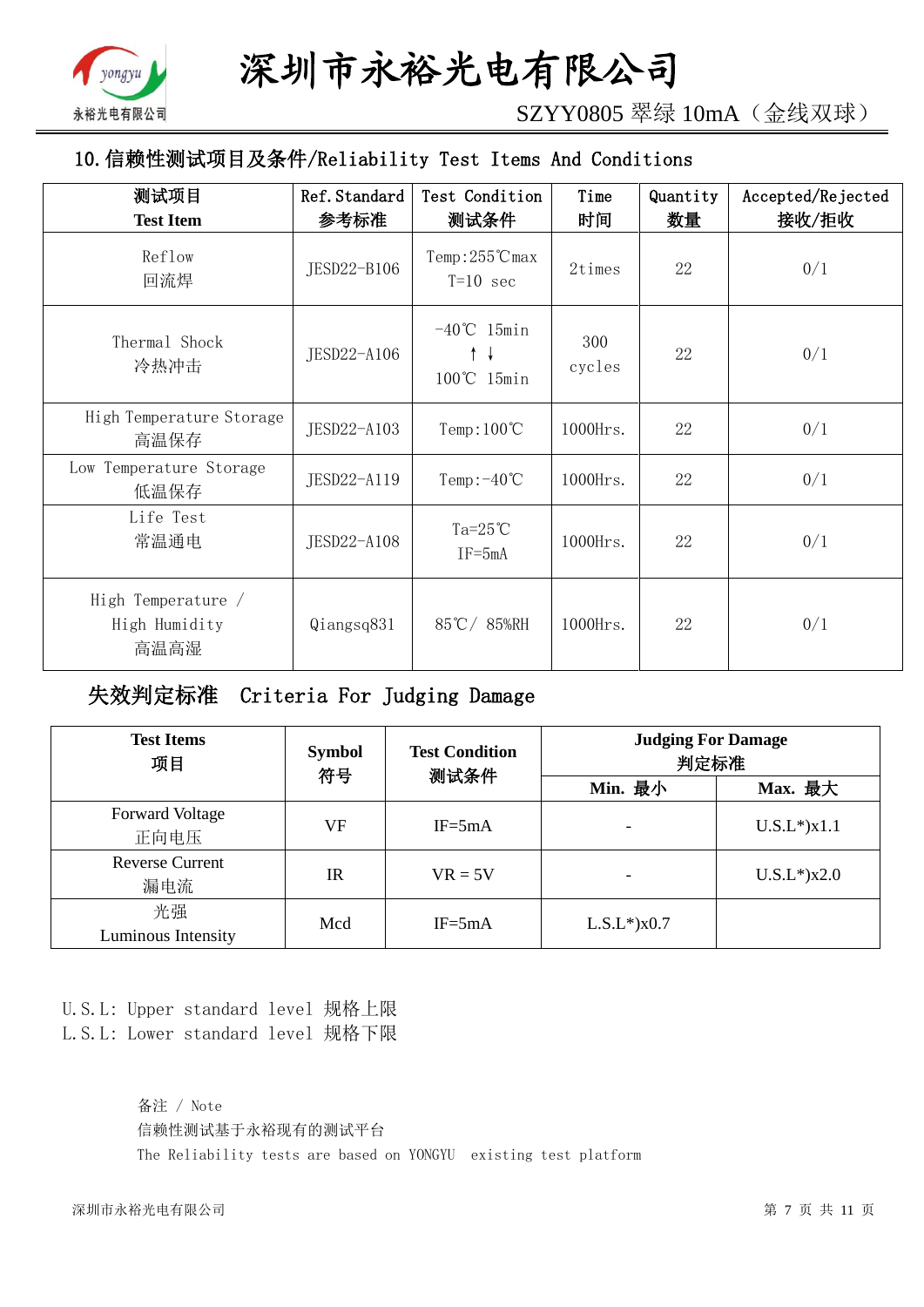

#### 11.注意事项/ **Cautions**:

#### **11.1.** 焊接**/welding**

11.1.1 SMD LED 灌封胶较软,外力易损坏发光面及塑料壳,焊接时要轻拿轻放。

SMD LED is soft and easy to damage the luminous surface and plastic shell by external force. It should be handled lightly when welding

11.1.2 建议使用易洗型的助焊剂,依照回流曲线条件回流焊接,回流次数最多两次,确保 LED 发光面干净, 异物会影响发光颜色。

It is recommended to use soldering flux with tin wash type, reflow soldering according to the condition of reflux curve, reflow twice at most, ensure the LED luminous surface is clean, foreign matter will affect the luminous color。

11.1.3 只建议在修理和重工的情况下使用手工焊接;最高焊接温度不应超过 300 度,且须在 3 秒内完成(手 工焊接只可焊接一次)烙铁最大功率应不超过 25W。

Manual welding is only recommended for repair and heavy industry;The maximum welding temperature should not exceed 300 degrees, and must be completed within 3 seconds (manual welding can only be welded once) soldering iron maximum power should not exceed 25W.

11.1.4 焊接过程中,严禁在高温情况下碰触胶体; 焊接后,禁止对胶体施加外力,禁止弯折 PCB,避免元 件受到撞击。

During the soldering process, do not touch the lens at high temperature, After soldering, any mechanical force on the lens or any excessive vibration shall not be accepted to apply, also the circuit board shall not be bent as well.

11.1.5 请不要将不同 BIN 级的 LED 使用于同一个产品上,否则可能会导致产品的严重色差。

Please do not use different BIN LED on the same product, otherwise it may cause serious color difference.

#### **11.2.** 清洗**/cleaning**

11.2.1 不能用超声波清洗,建议使用异丙醇(isopropyl alcohol)、纯酒精擦拭或浸渍(浸渍不超过 1 分钟) 在室温下放置 15 分钟再使用;清洗后,确保 LED 发光面干净,异物会影响发光颜色。

/No ultrasonic cleaning. It is recommended to use isopropyl alcohol, pure alcohol to wipe or soak, not more than 1 minute, and leave at room temperature for 15 minutes before use. After cleaning, make sure the LED luminous surface is clean and the foreign matter will affect the luminous color。

11.2.2 应避免接触或污染天那水,三氯乙烯、丙酮、硫化物、氮化物、酸、碱、盐类,这些物质会损伤 LED. Avoid touching or contaminating the water, trichloroethylene, acetone, sulfide, nitride, acid, alkali, and salts that can damage leds.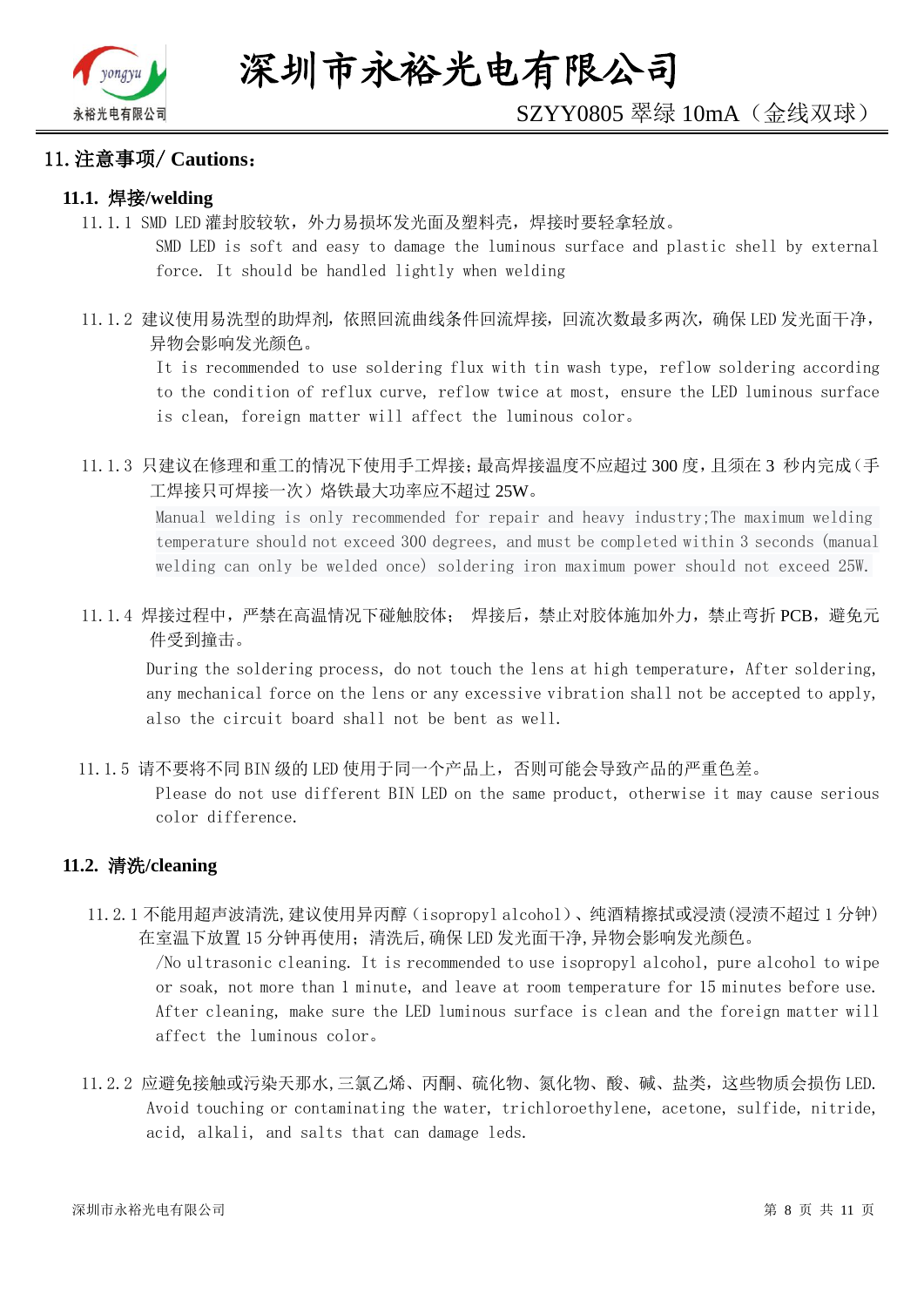

深圳市永裕光电有限公司

# SZYY0805 翠绿 10mA(金线双球)

#### **11.3.** 灌封/**enbedment**

11.3.1 挥发性物质会渗透到 LED 内部, 在通电产生光子及热的条件下, 会导致 LED 变色, 进而造成严重 光衰,严禁使用任何对 LED 器件的性能或者可靠性有害的物质或材料,针对特定的用途和使用环 境,建议对所有的物质和材料进行相容性的测试。在贴装 LED 时候,不要使用能产生有机挥发性气 体的粘结剂。

Volatile substances to leach into the LED inside, photons in electricity and heat conditions, will lead to the LED color, thus causing serious droop, it is forbidden to use any of the LED device performance or reliability of harmful substances or materials, for a specific purpose and use of the environment, advice on all the material and the material compatibility test.When attaching LED, do not use adhesive that can produce volatile organic gas.

11.3.2 使用正常灌封胶时,建议先以少量试验,常温点亮 168 小时,确定没有问题再作业。 It is recommended to light up for 168 hours at room temperature for a small amount of test before using normal filling and sealing glue。

#### **11.4.** 保存/**save**

- 11.4.1 打开包装前,LED 应存储在温度 30℃或以下,相对湿度在 RH60%以下,一年内使用。 Before opening the package, LED should be stored in a temperature 30 ℃ or below, under RH60 % relative humidity, used in a year。
- 11.4.2 LED 是湿度敏感元件,为避免元件吸湿,打开包装后,LED 应在温度 30℃或以下,相对湿度在 60%以 内,使用时间 7 天。LED 吸潮后,回流焊时可能裂胶,影响发光颜色.对于未使用的散件,请去潮处理 (卷装品:烘烤 60℃±5℃/24H;散装品:烘烤 105℃±5℃/1H),然后再用铝箔袋密封后保存或者 储存在氮气防潮柜内。

LED is humidity sensitive element, element to avoid moisture absorption, after open the packing, the LED should be in temperature 30 ℃ or below, within 60% relative humidity, using time 7 days. After moisture absorption, LED may crack when reflow soldering, influence the luminous color. For bulk is not used, please deal with the tide (for package product: bake 60  $\degree$ C +  $/$  - 5 ℃ / 24 h. For bulk goods: baking 105 ℃ + 5 ℃, 1 hours), and then save after sealed with aluminum foil bag or stored in nitrogen moistureproof enclosure

#### 11.4.3 保存环境中避免有酸、碱以及腐蚀气体存在,同时避免强烈震动及强磁场作用。

Avoid the presence of acid, alkali and corrosive gas in the preservation environment, and avoid strong vibration and strong magnetic field。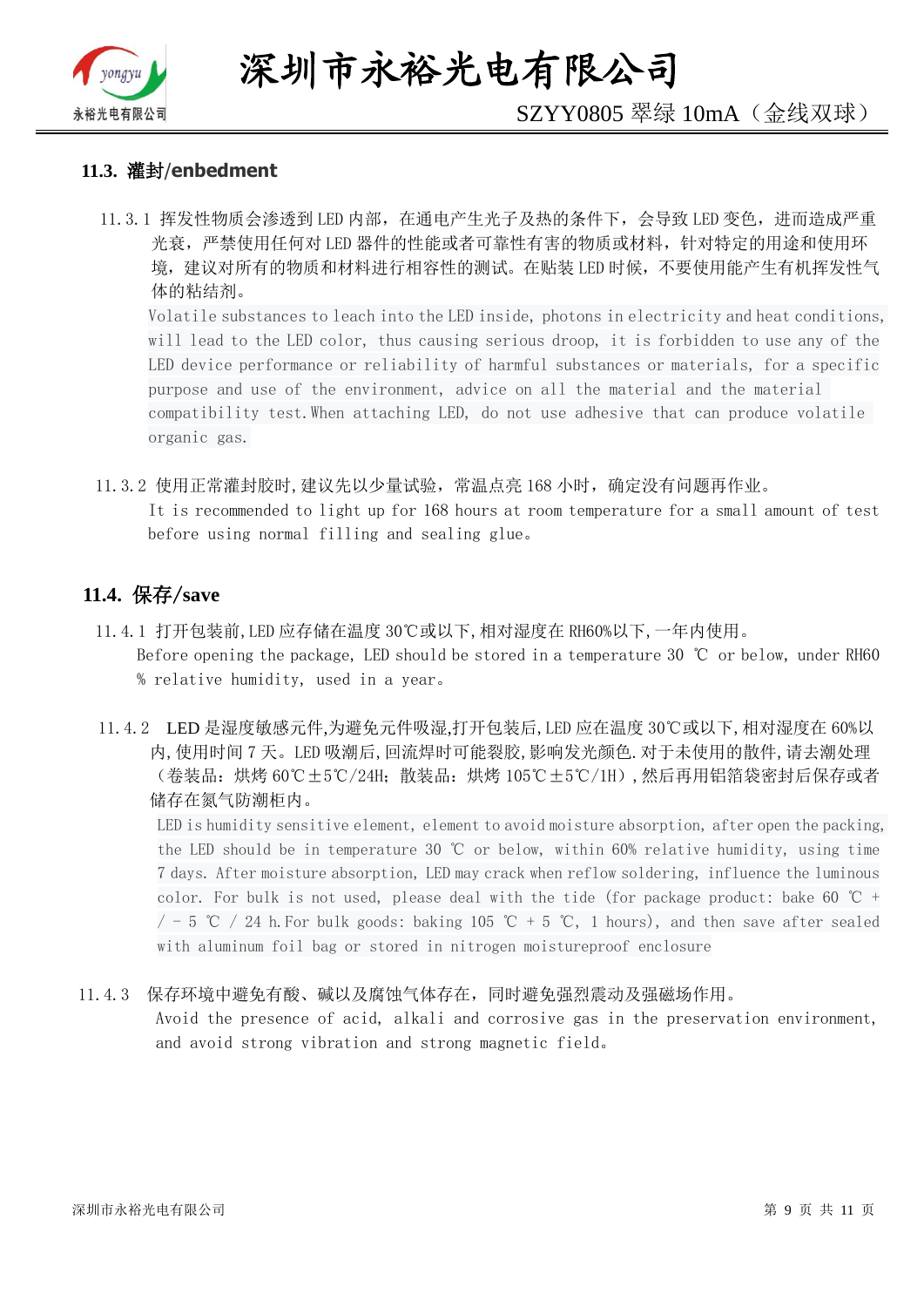

# SZYY0805 翠绿 10mA(金线双球)

#### **11.5.**静电**/electrostatic**

- 11.5.1 静电或峰值浪涌电压会损坏 LED,避免在开灯、关灯时产生瞬时电压。 Static electricity or peak surge voltage will damage the LED, avoiding instantaneous voltage when the lamp is turned on or off。
- 11.5.2 建议使用 LED 时佩戴防静电手腕带,防静电手套,穿防静电鞋,使用的设备、仪器正确接地。LED 损坏 后,表现出漏电流明显增加,低电流正向电压变低,低电流点不亮等现象。

 It is recommended to wear anti-static wrist bands, anti-static gloves and anti-static shoes when using LED. The equipment and instruments used are properly grounded. After the LED was damaged, the leakage current increased obviously, the forward voltage of low current became lower, and the low current point did not light, etc。

# **11.6** 测试**/test**

11.6.1 LED 要在额定电流下驱动,同时电路中需要加限流电阻保护;否则,轻微的电压变化就会引起较大的电 流变化,从而破坏 LED。

 LED shall be driven at rated current, and shall be protected by current-limiting resistance in the circuit. Otherwise, slight voltage changes will cause large current changes, which will damage the LED.

11.6.2 在电路导通或关闭情况下,要避免瞬间浪涌电压的产生,否则 LED 将被烧坏。

 When the circuit is on or off, avoid sudden surge voltage. Otherwise, the LED will be burnt out

请参照下图示检测 LED:/Please check the LED as shown



11.6.3 顺向电压 VF 过高或反向电压 VR 过高, 均会损坏 LED.

If the forward voltage VF is too high or the reverse voltage VR is too high, the LED will be damaged.

#### 11.6.4 点亮或测试 LED 时,加在 LED 两端的反向电压不得高于 5V,否则容易击伤 LED. When lighting or testing the LED, the reverse voltage added on both ends of the LED shall not be higher than 5V, otherwise it is easy to damage the LED.